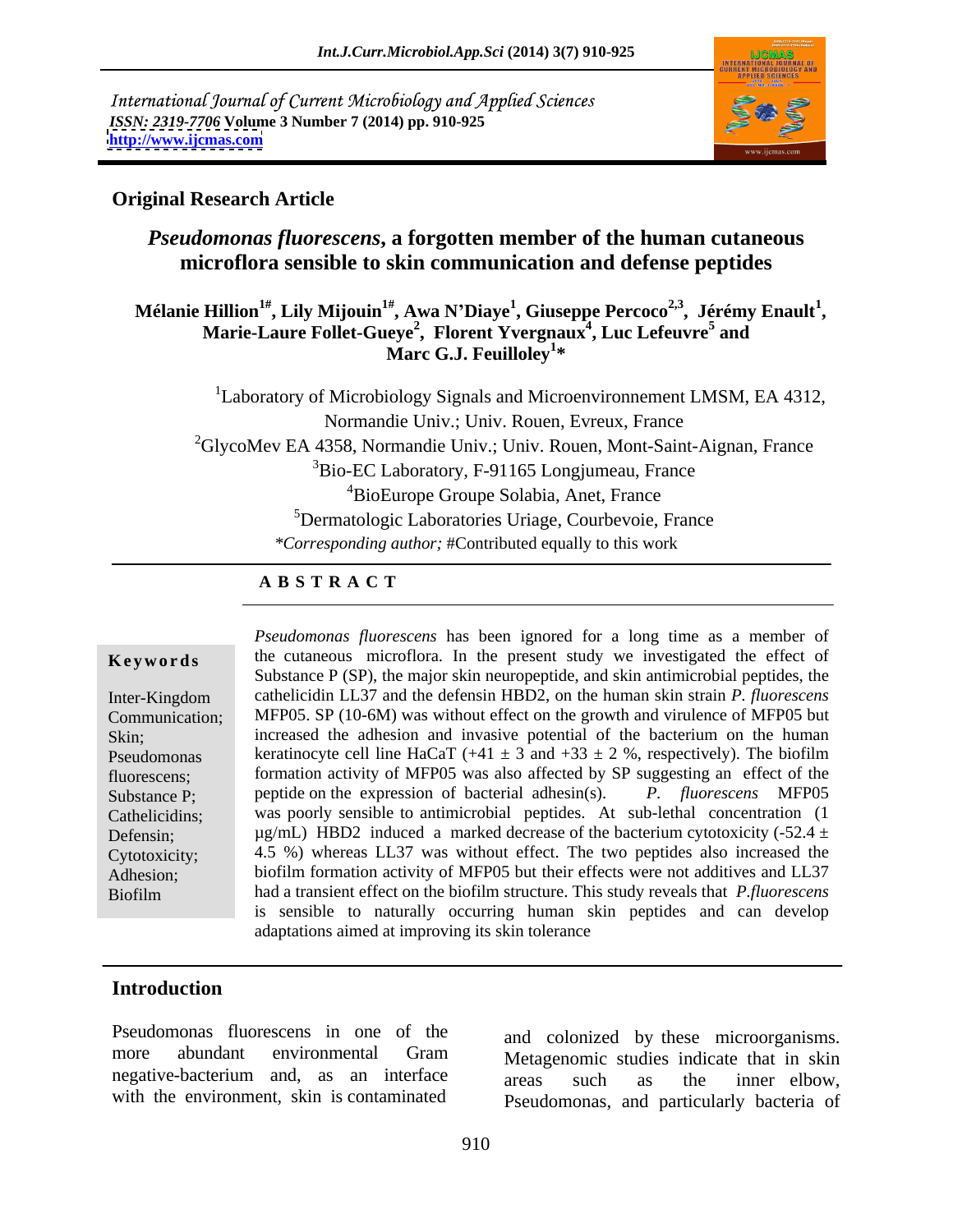the fluorescent group should represent al., 2008). However, little is known about in contrast they are very rarely detected in cultured based studies (Gao et al., 2007; Costello et al., 2009) although contamination during blood collection for transfusions (Murray et al., 1987; Gibb et al., 2013). SP is also a weak al., 1992) and are then potentially viable. In community is highly adapted to this can be dependent of specific metabolites by potentially exposed to SP and/or (Marek-Kozaczuk et al., 2005) or amino acids (Sahu and Ray 2007). Alternatively or sublethal concentrations. These in complement, the physiology of these bacteria should be also modulated by local consequences on bacterial physiology communication molecules (Lesouhaitier et

In a recent study, we collected on the MFP05, that was characterized by medical devices (Chopra et al., 2012). biochemical tests, 16S rRNAsequencing and mass spectrometry whole proteome In this study we investigated the effect SP, analysis (Hillion et al., 2013). This LL37 and HBD2 on the growth, virulence bacterium is growing on LB medium but, as and biofilm formation activity of the human some clinical variants of the species (Chapalain et al., 2008), it can multiply at

the principal bacterial community (Grice et psychrotropic P.fluorescens. We have also these skin associated P. fluorescens since Gram positive bacteria, such as Bacillus they were found responsible of neuropeptide, and respond by a rapid and fact, it is unclear if these germs are real 2006) and in skin this molecule could metabolically active skin associated act by other mechanisms since it also bacteria or if DNA sequences identified stimulates the release of antimicrobial in metagenomic studies only result from peptides of the cathelicidins (LL37) and transient contaminations by defensins (HBD2) families (Brogden, microorganisms from air, soil or water. 2005). SP is present in sweat and its<br>Otherwise, as the skin microbial concentration increases with stress and environment, it is possible that skin values at the vicinity of nerve endings *P.fluorescens* developed auxotrophy to (Cizza et al., 2008). Conversely, in unknown eukaryotic factors. Indeed, healthy skin, the concentration of LL37 although Pseudomonas are known for and HBD2 is low, about 2  $\mu$ g/mL (Bals their huge adaptation potential, it has et al., 1999; Schaller-Bals et al., 2002; Lai been shown that fluorescent Pseudomonas and Gallo, 2008). Then, skin bacteria are skin factors since, as now widely since ithas been shown that, at low recognized, fluorescent Pseudomonas concentrations, antibacterial peptides can can detect different eukaryote modulate the virulence of bacteria al., 2009; Dagorn et al., 2013a). (Hancock and Scott, 2000). Moreover, skin of a healthy volunteer a skin peptides should be essential for the *P.fluorescens* strain, designated as safety of cosmetics (Orth, 2010) and 37°C and then does not behave as a typical demonstrated that human skin associated cereus, Staphylococcus aureus and Staphylococcus epidermidis can detect Substance  $P$  (SP), the major massive increase of virulence (Mijouin et al., 2013). SP is also a weak antimicrobial peptide (Hansen et al., 2005). SP is present in sweat and its concentration increases with stress and nervous disorders reaching micromolar potentially exposed to SP and/or endogenous antimicrobial peptides at sublethal concentrations. These environmental conditions can have major consequences on bacterial physiology modulate the virulence of bacteria without acting on their growth rate understanding and controlling theses relations between cutaneous bacteria and

> and biofilm formation activity of the human skin strain of *P.fluorescens* MFP05.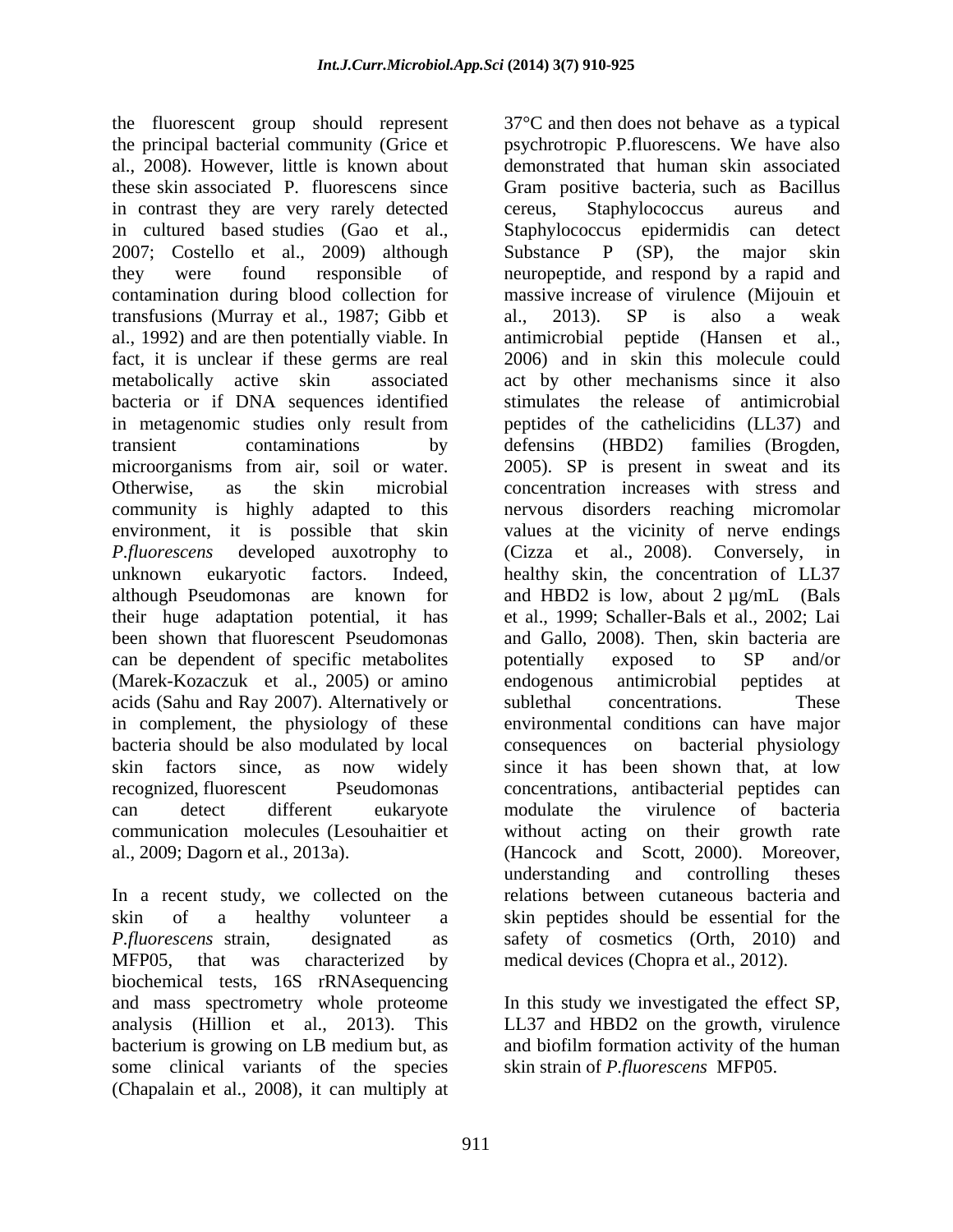## **Bacterial strains and culture conditions**

Pseudomonas fluorescens MFP05 has been collected by swabbing on normal human skin.

phenotypic, metabolic, MALDI-Biotyper Cell Lines Services (CLS, Eppelheim, proteomic and 16S ribosomal RNA gene Germany) were grown at 37°C under 5% proteomic and 16S ribosomal RNA gene sequencing techniques (Hillion et al., 2013). For confocal microscopic studies, medium (DMEM, Lonza) containing 25 mM<br>MFP05 was transformed by insertion of the glucose supplemented with 10% MFP05 was transformed by insertion of the glucose supplemented with 10%<br>nSMC2.1 plasmid encoding for GFP and inactivated fetal bovine serum, 2mM LpSMC2.1 plasmid, encoding for GFP and 2007). This strain was designated as *P.fluorescens* MFP51. Bacteria were grown at 28°C in Luria-Bertani (LB) broth under in fresh broth and the peptides were before infection assay, fresh serum-free<br>added at the beginning of the log growth medium without antibiotics was added The added at the beginning of the log growth phase. Before assays, bacteria were harvested by centrifugation (7000xg, 5 min) and washed three times with sterile dehydrogenase (LDH) release by HaCaT physiological water to remove any trace of cells upon cytoplasmic membrane physiological water to remove any trace of free peptide. Bacteria were then adjusted at the appropriate cell density. The density of enzyme whose release is considered as an the bacterial suspension was determined by indicator of necrosis. HaCaT cells at 90% the bacterial suspension was determined by (Cambridge, UK). The bacterial density and the absence of contamination were controlled by plating. Transformed strains were grown in the same conditions except that kanamycin (100 µg/mL) was added. The viability of bacteria in the eukaryotic preliminary studies (data not shown). weed in the present study produced

Substance P (SP) and the reversed sequence

**Materials and Methods Materials and Methods Materials and HBD2**) were purchased from Innovagen (Lund, Sweden).

## **Cytotoxicity assays**

This strain has been identified by line HaCaT. HaCaT cells, provided by for kanamycin resistance (Bazire et al., glutamine (Lonza) and antibiotics (penicillin 180 rpm agitation. For pre-treatment, at a final density of 5.105 cells per well, bacteria were diluted at a ratio of 1:40 and grown for at least 48h. One day measuring OD580 using a confluence were infected with 1 mL of mid-ThermoSpectronics spectrophotometer log phase bacterial suspension at a medium and under the different culture Control studies performed using bacteria conditions and times was controlled in alone showed that note of the strains **Materials and Methods**<br> **Antimoxistic propagate (11.37 and HBD2)**<br> **Positive of the system of the system of the system of the system of the system of the system of the system of the system of the system of the system of** The cytotoxic activity of bacteria was studied on the human keratinocyte cell Cell Lines Services (CLS, Eppelheim, Germany) were grown at 37°C under 5% CO2 in Dulbecco's modified Eagle's medium (DMEM, Lonza) containing 25 mM glucose supplemented with 10% inactivated fetal bovine serum, 2mM L- 100 IU/mL and streptomycin 100 µg/mL). Cells were used between passages 41 and 65. Cells were seeded in 24-well plates before infection assay, fresh serum-free medium without antibiotics was added. The cytotoxic potential of the bacteria was determined by measurement of lactate dehydrogenase (LDH) release by HaCaT cells upon cytoplasmic membrane destabilization. LDH is a stable cytosolic enzyme whose release is considered as an indicator of necrosis. HaCaT cells at 90% bacterium-to-cell ratio of 10:1. The amount of LDH released by HaCaT cells was determined after 15 h of incubation using the Cytotox 96 enzymatic assay (Promega, Charbonnières, France), previously described (Picot et al., 2003). used in the present study produced metabolites interfering with the assay.

## **Chemicals Binding and invasion assays**

peptide (SPrev) were obtained from HaCaT cells were infected for 1 h with HaCaT cells were infected for 1 h with *P.fluorescens* MFP05. A volume of 300 µL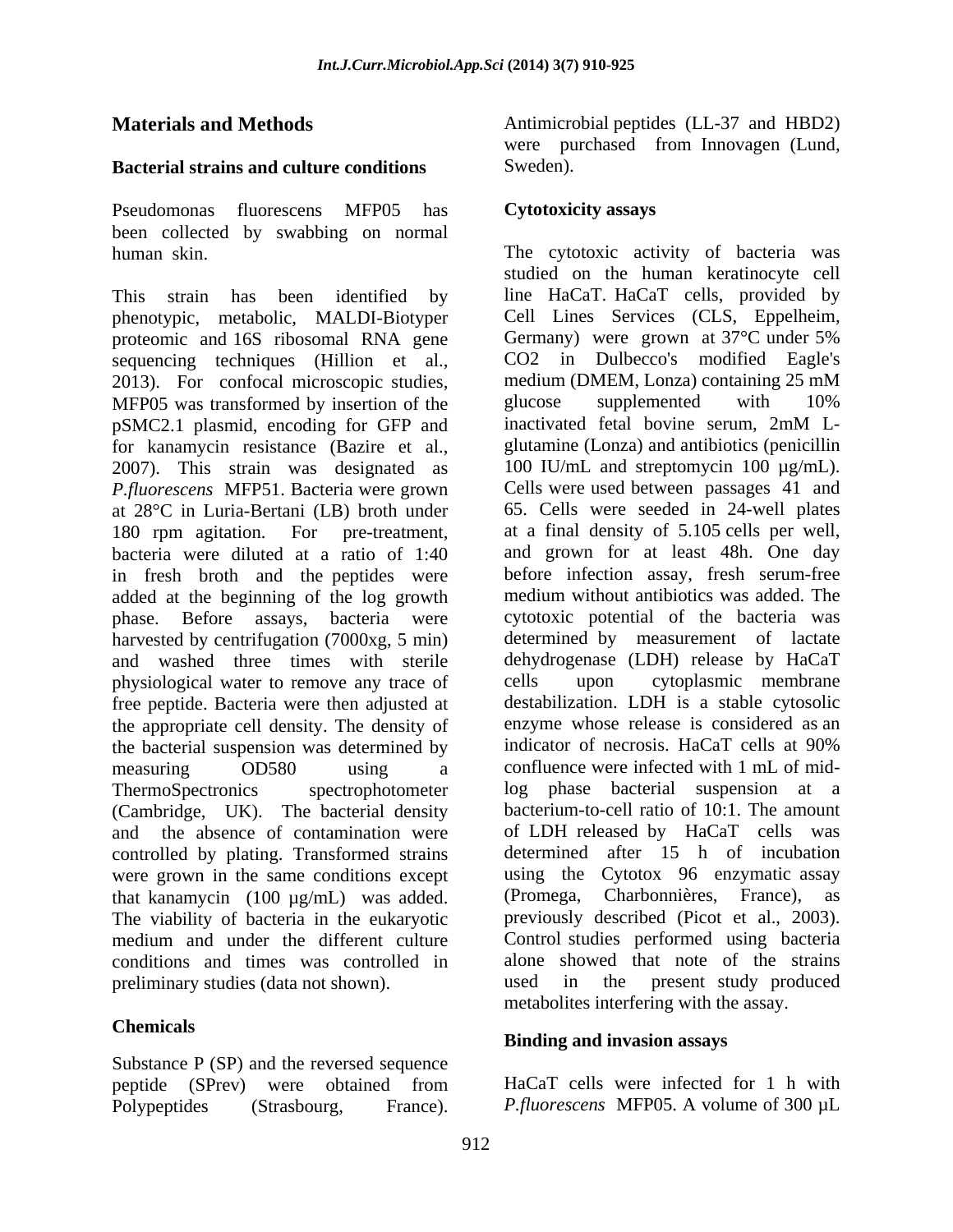of mid-log phase bacterial suspension resuspended in DMEM without fetal calf incubation at 37°C the bacterial serum was added, at a bacterium-to-cell suspension was removed. Bacteria and ratio of 10:1. In a first series of matrix bound to the wells were carefully experiments, after bacteria-cell contact, rinsed and stained with crystal violet (0.1%) HaCaT cells were gently washed six times with DMEM to remove non adherent distilled water, the dye was recovered by bacteria and then disrupted with 1 mL adding 100 µ L SDS (1% in sterile water) 0.9% Triton X100. The total number of and the OD595 was measured. cell associated bacteria (intra- and extra cellular) was then counted by plating serial (TSA). Invasive bacteria were quantified by the gentamicin protection assay as described by Mezghani-Abdelmoula et al. HaCaT cells were then washed and lysed sterile physiological water. The dilutions of the whole bacterial inoculum *P.fluorescens* MFP05 was controlled in a

The effect of the peptides on the biofilm (Zeiss). formation activity of P. fluorescens MFP05 was investigated by the crystal violet technique adapted from O'Toole and biofilm thickness values were generated and Kolter (1998) and by confocal laser scanning microscopy. In the crystal violet technique, an aliquot of 100 µL of a Statistical analysis bacterial culture was adjusted to an OD580  $= 0.4$  was layered in each well of a  $=$  All results are expressed as means  $\pm$ polystyrene microtitration plate. Bacteria standard error (SEM) calculated over a were exposed to the peptides since the minimum of three independent experiments.

biofilm formation period. After 24h of incubation at 37°C the bacterial for 30 min. After rinsing again 3 times with distilled water, the dye was recovered by and the OD595 was measured.

dilutions on Tryptone Soya Agar medium realized using the GFP transformed strain (2004). In these studies, after infection absence or presence of the peptides. Bacteria with bacteria and before washing, HaCaT in late stationary growth phase were then cells were incubated with 100 µg/mL washed twice by centrifugation at 7000xg gentamicin to kill extracellular bacteria. for 10 minutes and resuspended in 25mL by as previously described and the suspension was adjusted to an OD580=1, number of invading bacteria released poured in a 140mm Petri dish containing 3 from the cells was counted. Cells surface sterile glass slides, and incubated for 2h. adherent bacteria were calculated by The glass slides were then washed twice subtraction of the number of invasive with sterile physiological water to remove bacteria to the total number of cell non-adherent bacteria. One slide was associated bacteria. For each assay, serial immediately heath fixed to observe the were plated. The absence of effect of HaCaT then recovered by fresh LB medium cells lysis buffer on the viability of containing or not the same tested peptide preliminary test. agitation. These slides were washed and **Biofilm formation studies** immediately observed using a LSM 710 Confocal microscopy studies were *P.fluorescens* MFP51. Bacteria were inoculated at an OD580=0.08 into fresh LB medium and grown for 15 h in the sterile physiological water. The initial adhesion. The two other slides were and incubated for 5 or 24 h without fixed as previously described, and immediately observed using a LSM 710 inverted confocal laser-scanning microscope (Zeiss).

> Three-dimensional (3D) images, ortho cuts using Zen® 2009 software.

## **Statistical analysis**

beginning of culture and during the whole Statistical differences were estimated using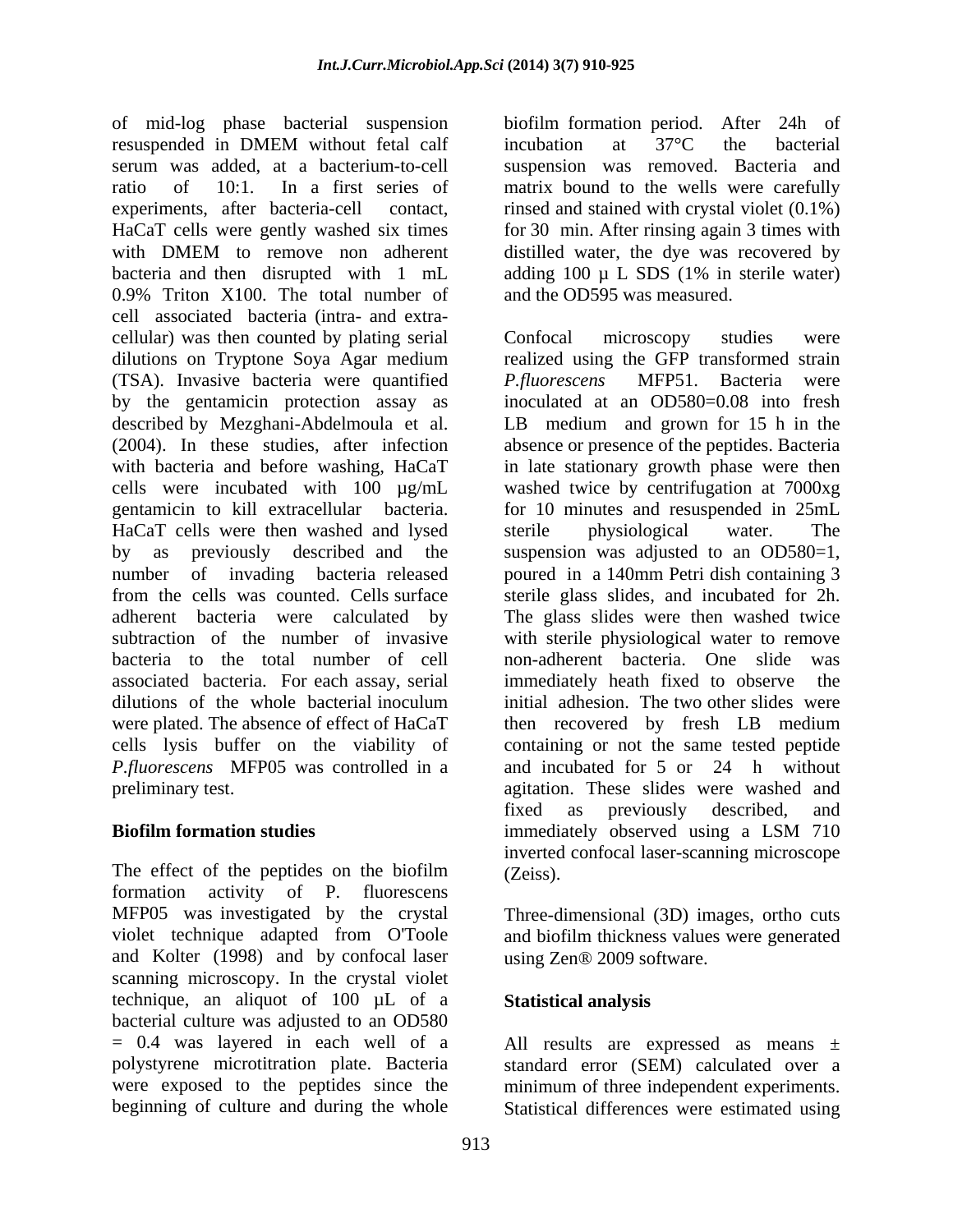microscopy studies, the thickness of the

## **Effect of SP on the cytotoxicity, cell binding potential and invasivity of**

The effect of *P.fluorescens* on keratinocytes was studied using the human skin strain exposure of *P.fluorescens* MFP05 to SP (10-6 M) during the whole growth phase or at the beginning of the stationary phase did not affect the growth kinetics of the Whereas control bacteria formed a bacterium. The peptide was not tested at specific antibacterial activities at non physiological doses > 10-5 M (Hansen et al., 2006). As revealed by the LDH release assay, treatment of *P.fluorescens*  with SP (10-6 M) did not modify its cytotoxic potential on HaCaT keratinocytes, (Fig. 1A). SPrev, which was used as control of SP, was also without effect on *P.fluorescens* MFP05 cytotoxicity. Conversely, as shown in Figure 1B, SP (10- 6M) induced a marked increase of the  $\frac{1}{2}$  interest of *E. Fluorescens* MFP05 was adhesion of P. fluorescens on **KILLER COLLA** *I*, *Juorescens* MITTO was keratinocytes  $(+41 \pm 3 \%)$ ; p<0.001). This studied at concentrations ranging from 1 effect was accompanied of a raise of the invasive behavior of the bacteria  $(+33 \pm 2)$ %; p<0.001). As observed in cytotoxicity studies, SPrev was characterized by a total absence of effect on the binding and invasive potentials of *P.fluorescens* MFP05.

# **activity of** *P.fluorescens*

The effect of SP on the biofilm formation

the Student's t test and were noted as\*, \*\* activity of *P*. *fluorescens* was studied by and \*\*\* for p-values  $< 0.05$ ,  $<0.01$  and confocal microscopy using the GFP-<0.001, respectively. In confocal transformed strain MFP51. The absence biofilms was calculated from a minimum of sensitivity of the bacterium to SP was 20 measures in different fields. controlled in preliminary growth kinetics, **Results and Discussion** studies. As shown in Figure 2A the *P.fluorescens* **on keratinocytes**  formed by SP treated bacteria was MFP05 and the human keratinocyte cell line biofilm was formed of well structured HaCaT. Preliminary controls showed that rows separated by water channels. The higher concentrations as SP has non- treated bacteria appeared disorganized activity of *P.fluorescens* was studied by confocal microscopy using the GFPof effect of the transformation on the cytotoxicity, cell binding and invasivity initial adhesion of the bacterium after 2 hours was not modified by SP. However, after 5 hours we observed that the biofilm characterized by the presence of dense bacterial clusters mixed with dispersed bacteria whereas on control slides the difference of morphology of the biofilms formed by control (or SPrev treated) and SP treated bacteria was more visible after 24h. Whereas control bacteria formed a continuous biofilm, the biofilm of SP with dispersed aggregates. Although the surface coverage was completely different, the mean thickness of the biofilms of control and SP treated bacteria was the same (Fig. 2B).

## **Effect of antimicrobial peptides on the growth kinetics of P. fluorescens**

**Effect of SP on the biofilm formation**  The effect of LL37 and HBD2 on the growth kinetics of *P.fluorescens* MFP05 was studied at concentrations ranging from 1 to 100 µg/mL. P. fluorescens MFP05 was poorly sensible to LL37 (Fig. 3A). The generation time of the bacterium (slope of the exponential growth phase) was not modified. At concentrations 1 and 5  $\mu$  g/mL the effect of LL37 on the growth kinetics of MFP05 was null or marginal and even at 50 µg/mL we only observed a limited reduction (-12%) of the stationary phase plateau. At the highest dose studied  $(100 \text{ µg/mL})$ , LL37 appeared to accelerate the decline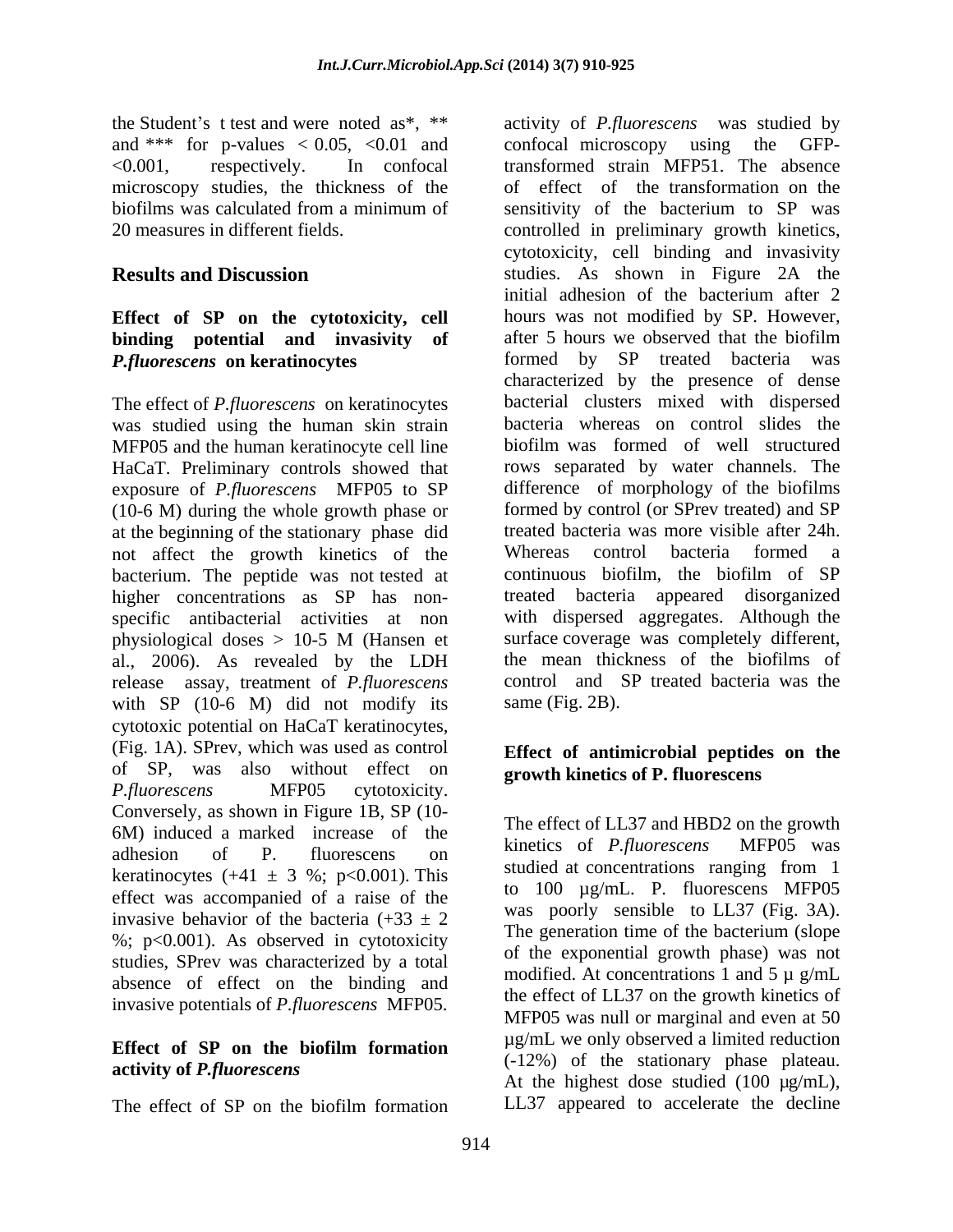phase of the bacterium which occurred after shown in Figure 5A, LL37 at

(Fig. 3B). The generation time was not modified but a limited increase of the lag-<br>formation but this effect was not related decrease of the stationary phase level was noted for concentrations ranging concentrations 1 and 5  $\mu$ g/mL for further 4%, p<0.01). studies.

studied at a concentration of 1µ g/mL. Bacteria exposed to LL37 showed a limited, but non significant, increase of treated bacteria appeared after 5h growth kinetic of the bacterium, a marked p<0.001) was noted. When the two peptides potentiation of their effects and the reduction of P. fluorescens cytotoxicity was of the same as observed with HBD2 Because of its large genome and richness

Effect of sub-lethal concentrations of 2011) and since it is present in

HBD2 on the biofilm formation activity of *P.fluorescens* MFP05 was studied using the crystal violet technique. As

12h of culture. Concentrations 1 and 5 µg/mL induced a The effect of HDB2 on the growth of P.  $(+31 \pm 14\%, p<0.05$  and  $+50 \pm 2\%,$ fluorescens MFP05 was more important p<0.001, respectively). HBD2 was also time was observed for concentrations of significant, essentially because of the high HBD2 > 25 µg/mL. In addition, a dose dispersion of the values. The effects of from 25 to 100 µg/mL. As we expected to concentration of 1 µg/mL was leading to an investigate the effect of LL37 and HBD2 increase of biofilm of the same range as in sub-lethal conditions, we selected the observed using LL37 1  $\mu$ g/mL alone (+41  $\pm$ shown in Figure 5A, LL37 at significant increase of biofilm production leading to an increase of biofilm formation but this effect was not LL37 and HBD2 were not additive since the association of the two molecules at a  $4\%, p<0.01$ ).

**Effect of sub-lethal concentrations of** biofilm structure was studied by confocal **antimicrobial peptides on the** microscopy using the GFP transformed **cytotoxicity of P.fluorescens** strain MFP51. The initial adhesion of the The effect of LL37 and HBD2 on the biofilm formed after 2 h incubation *P.fluorescens* MFP05 cytotoxicity was was identical to that obtained in the cytotoxicity (Fig. 4). Conversely, although incubation (Fig. 5B). As previously noted, HBD2 1µ g/mL did not modify the control biofilms were presenting distinct decrease of cytotoxicity  $(-52.4 \pm 4.5 \%)$ , by LL37 treated bacteria were dense and were associated at the same concentration of was transient since after 24 h incubation the 1µg/mL, there was no additivity or structure of the biofilms made by control In complement, the activity of LL37 on the bacteria was not modified by LL37 and absence of treatment. Differences between the biofilms formed by control and LL37 treated bacteria appeared after 5h bacterial rows, whereas the biofilms formed homogeneous. However, this effect of LL37 and LL37 treated bacteria was identical.

alone  $(-49.4 \pm 8.3 \%)$ ,  $p<0.01$ ). in regulatory genes, P. fluorescens is a antimicrobial peptides on the biofilm formation activity of P. fluorescens logical that it was found on the skin and In a first step, the effect of LL37 and skin is not a friendly environment for highly adaptable bacterium (Silby et al., and since it is present abundance in the environment, it is adapted to this specific niche. However, bacteria, and particularly for P. fluorescens.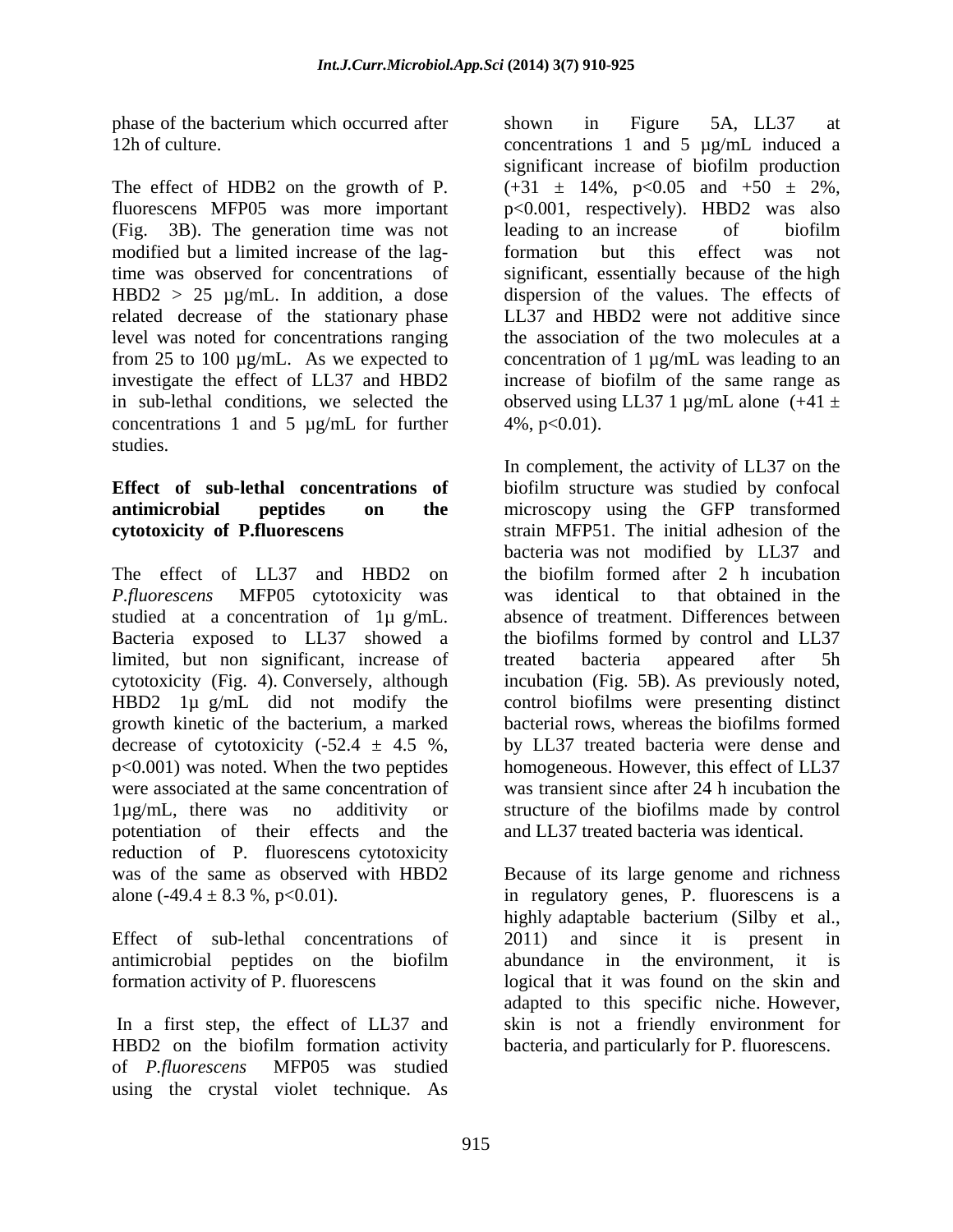**Fig.1** Effect of Substance P (SP) 10-6 M on the cytotoxic activity of *Pseudomonas fluorescens*  MFP05 (A) and on its binding and invasive potential (B). Control studies were realized using the reversed sequence peptide (SPrev) ( $\hat{\varphi} \hat{\varphi} = p < 0.001$ ).

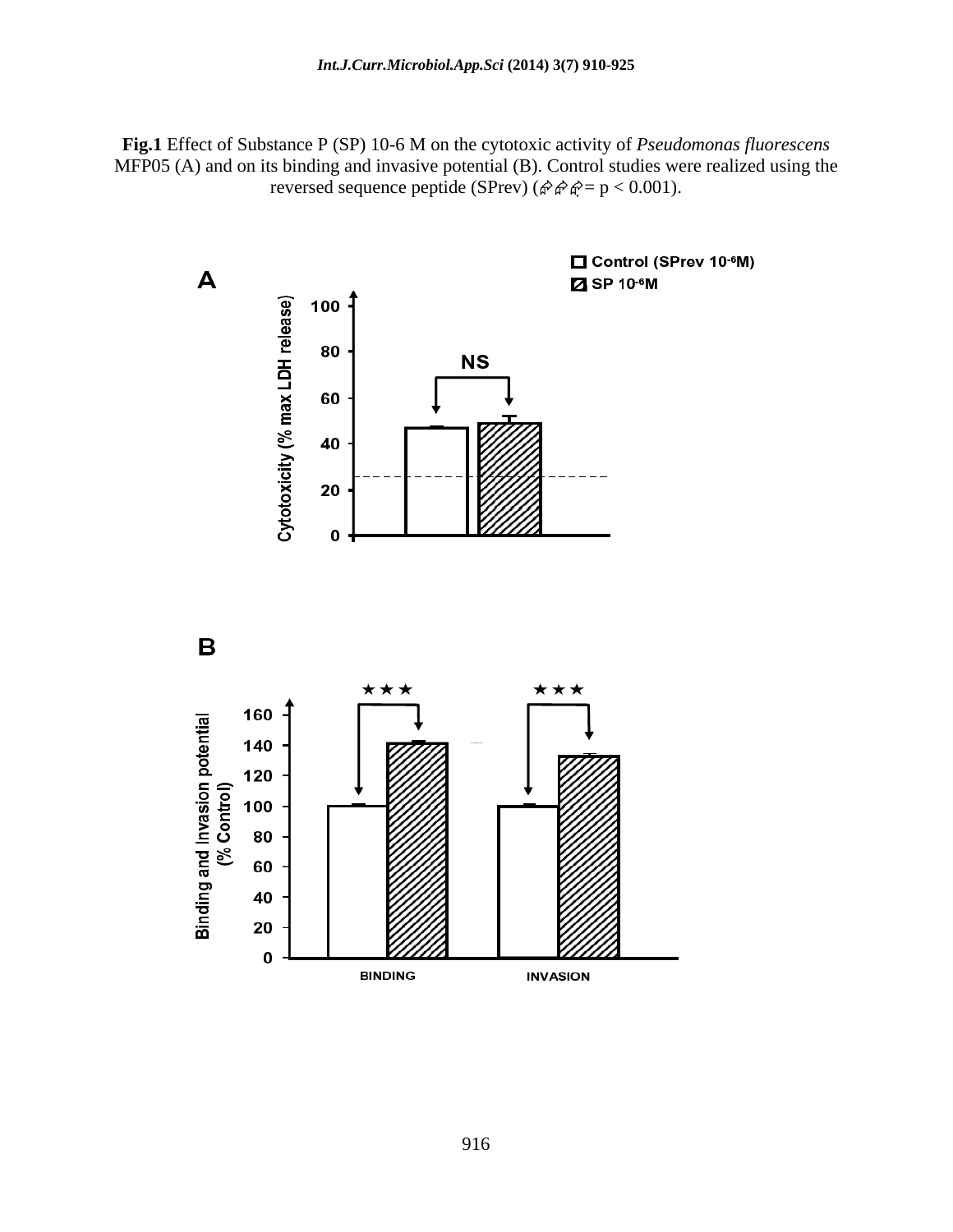**Fig.2** Effect of Substance P (SP) 10-6 M on the biofilm formation activity of *Pseudomonas fluorescens* MFP05. The biofilm formation was observed after 2, 5 and 24 h. Two dimensions (2D) and reconstructed three-dimensions (3D) and ortho cuts (3D/z) images showed that the structure of the biofilm was modified (A). In contrast, the mean thickness of the biofilm was unchanged after 2, 5 and 24 h incubation with SP  $(B)$ . Control studies were realized using the reversed sequence peptide (SPrev) (NS = non significant).

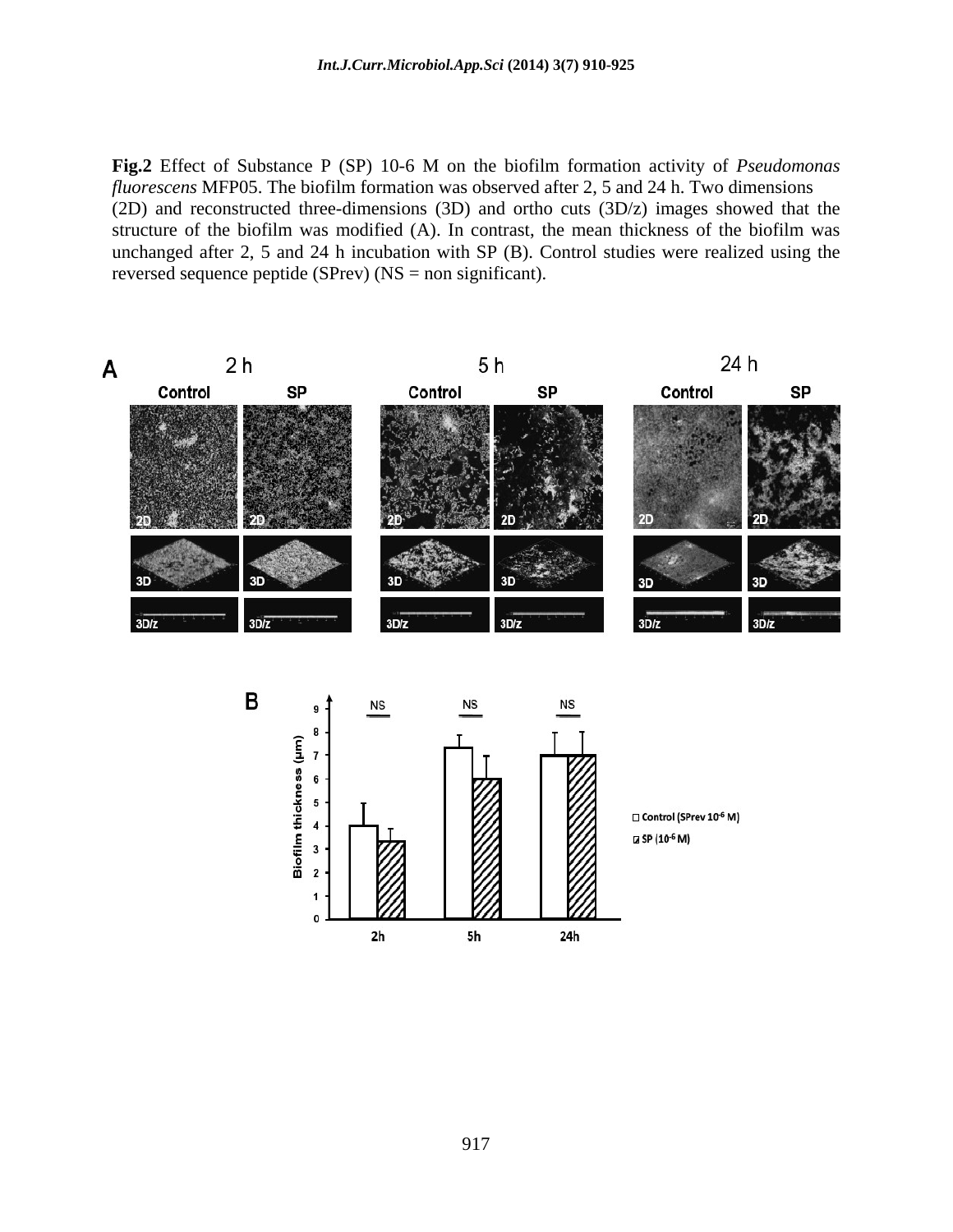

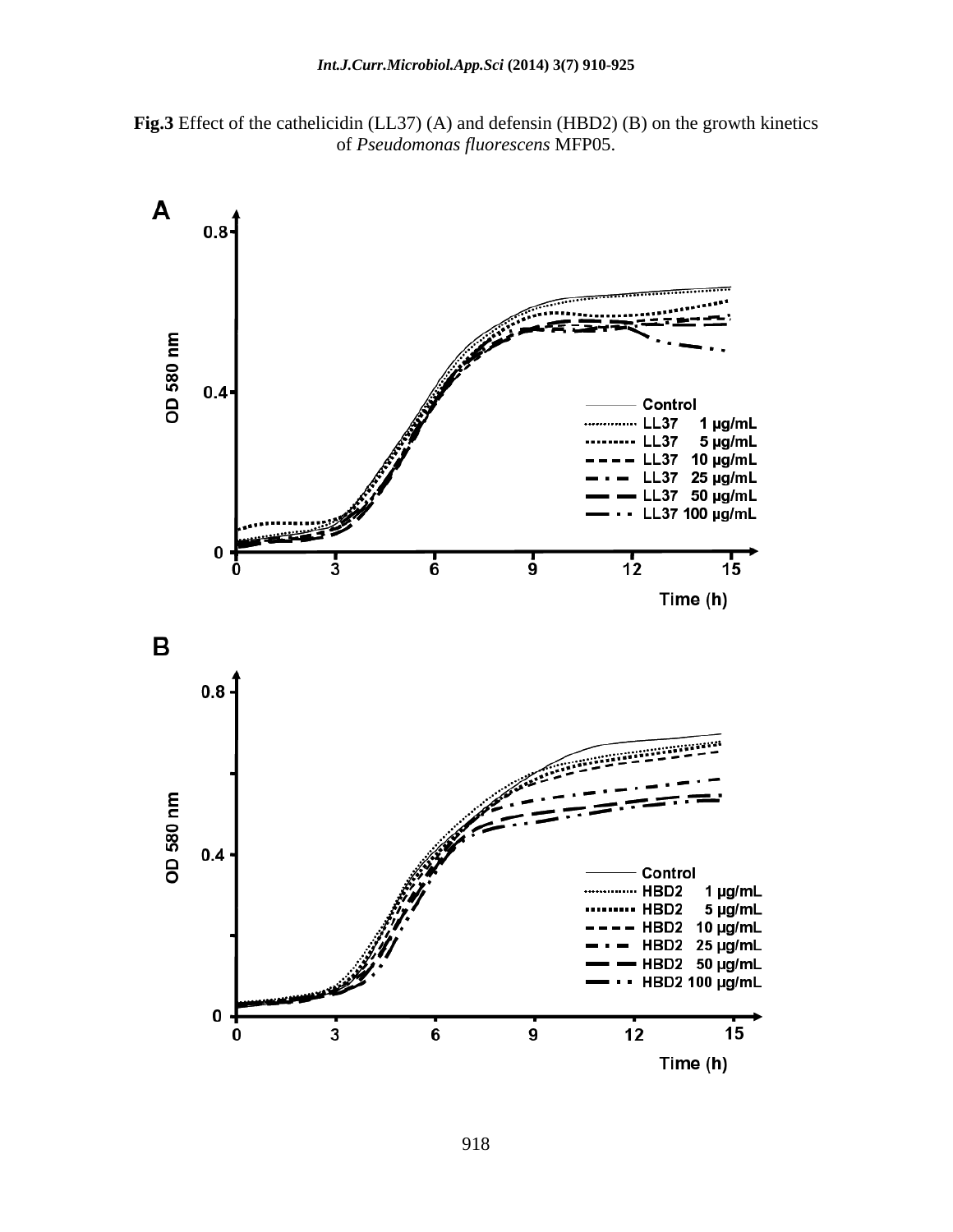**Fig.4** Effect of the cathelicidin (LL37) and defensin (HBD2) alone (1 µ g/mL) or in association (1 µg/mL each) on the cytotoxic activity of *Pseudomonas fluorescens* MFP05.  $(\mathbb{A}^2 \mathbb{A}^2 = p < 0.01; \, \mathbb{A}^2 \mathbb{A}^2 = p < 0.001).$ 

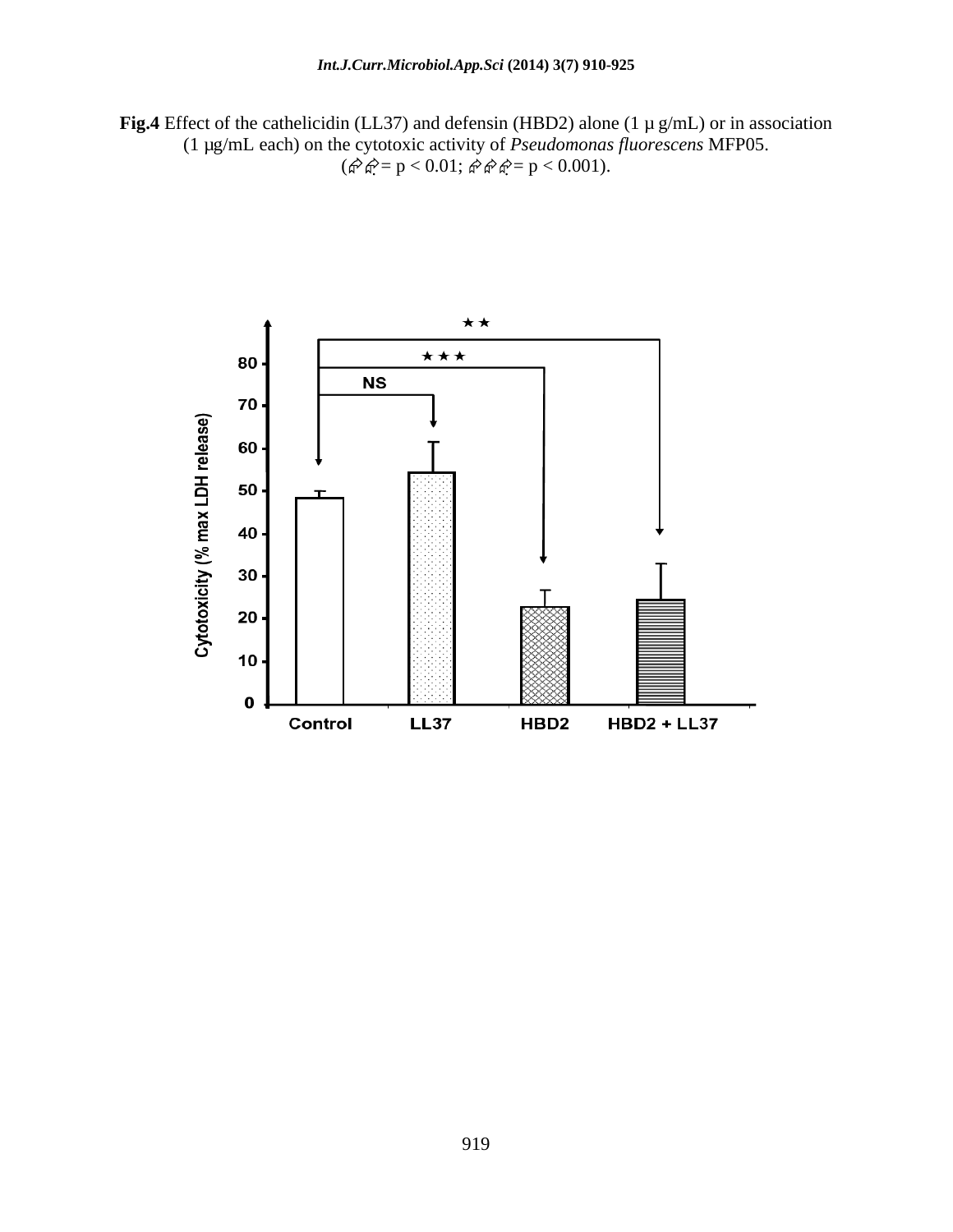### *Int.J.Curr.Microbiol.App.Sci* **(2014) 3(7) 910-925**

**Fig.5** Effect of the cathelicidin (LL37) and defensin (HBD2) alone (1 or 5 µg/mL) or in association (1 µg/mL each) on the biofilm formation activity of Pseudomonas fluorescens MFP05. The biofilm formation was studied over 24 h by the crystal violet technique  $(A)$  and by confocal microscopy at 5 and 24 h (B). LL37 alone or in association with HBD2 induced a significant increase of biofilm formation. The structure of the biofilm was markedly modified after 5h of incubation but this effect was not observed after 24h. (NS = non significant;  $\hat{\varphi} = p < 0.05$ ;  $\hat{\varphi} \hat{\varphi} = p < 0.01$ ;  $\hat{\varphi} \hat{\varphi} \hat{\varphi} = p < 0.001$ ).



B

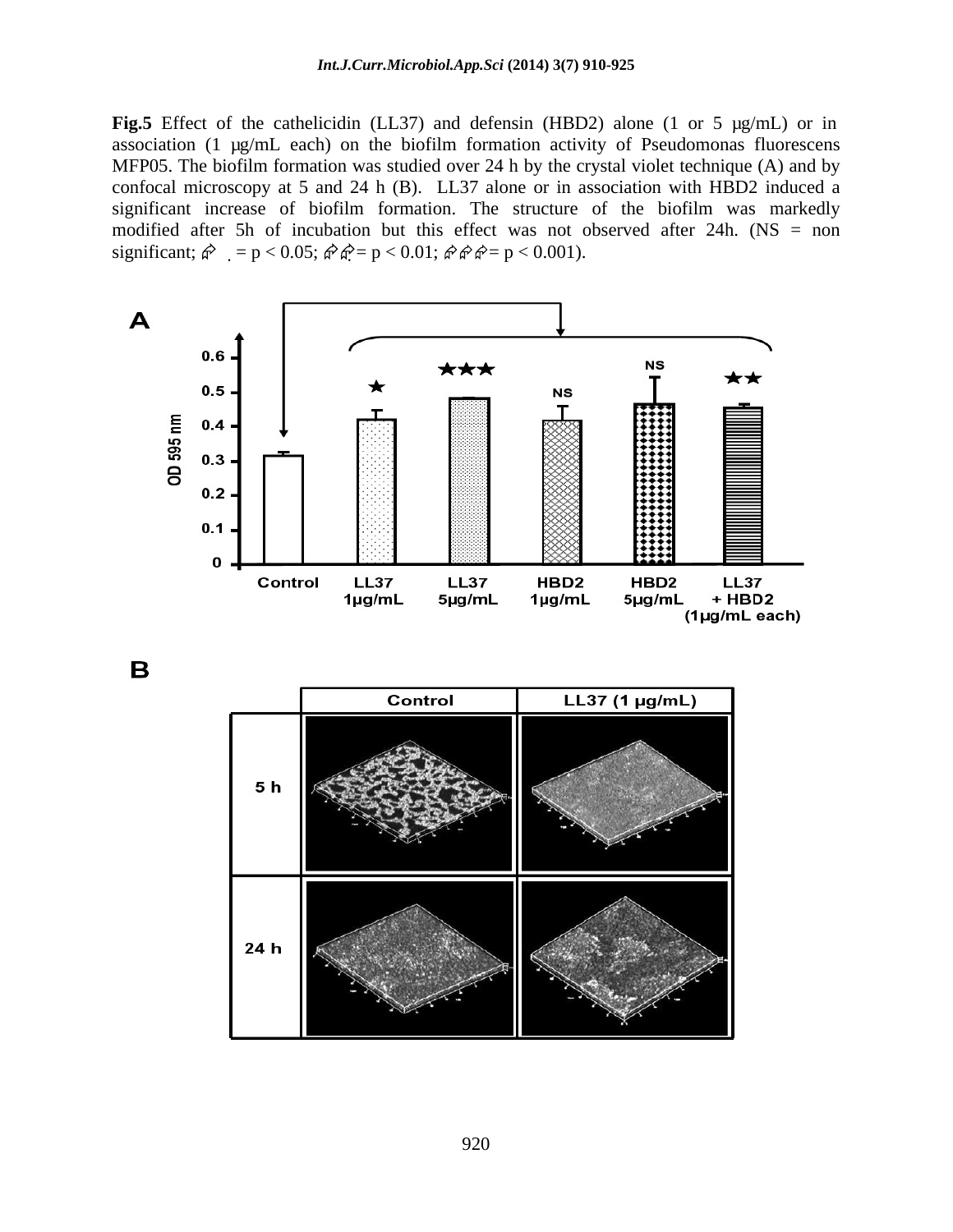A first reason is that the mean human skin noted that it was between that of two temperature is about 33°C (Kopp and generally considered as psychrotrophic al., 2013) and in most of clinical strains of extended exponentially extended to the MFP05 adaptation is leading to a higher basal cytotoxicity (Chapalain et al., 2008). This is in agreement with previous observations endotoxic activity (Picot et al., 2004).

Skin surface is also generally dehydrated and rich in salts resulting from sweat observe that this mechanism can be evaporation (Menon et al., 2012). For regulated by a local host factor. (Guyard-Nicodème et al., 2008). We have adhesion evolved in parallel and in the original behavior in response to this local a no variation of mean thickness

Preliminary studies revealed that SP was cereus, S. aureus and S. epidermidis (Mijouin et al., 2013). Looking at the (Balasubramanian et al., 2013). As the basal cytotoxicity of this bacterium, we cytotoxicity of *P.fluorescens* was

Haraldson, 1983) whereas *P.fluorescens* are MFY162 and MFN1032 (Chapalain et al., organisms unable to grow above 32°C. In respond to SP by a rapid and massive fact, P. fluorescens MFP05 was found increase of virulence (Mijouin et al., 2013), able to grow at 28 and 37°C (Hillion et we were surprised to observe that the *P.fluorescens* previously identified this remained unchanged after exposure to SP. showing that in *P.fluorescens* the growth showed a significant increase of adhesion temperature is modulating its and invasivity in HaCaT keratinocytes. We lipopolysaccharide (LPS) structure and have previously demonstrated that P. hydrophilic bacterial species such as Moreover, as bacteria were rinsed to *P.fluorescens* this environment should remove any trace of free peptide and provoke an osmotic stress to which these then were the unique partner exposed to bacteria are known to respond by SP, this is indicating that P. fluorescens modifications of mobility and antibiotic is not penetrating passively in HaCaT susceptibility associated to differential cells but is playing an active role in this outer membrane proteins expression process. Since invasivity and cell surface also recently shown that Gram positive skin same range under the effect of SP, it is bacteria, are sensible to minimal variations tempting to consider that the increase of (<10-6 M) of the principal skin neuropeptide invasivity is a consequence of a higher (SP) (Mijouin et al., 2013). Taken together, adhesion of the bacteria on HaCaT cells. these data show that on skin *P.fluorescens*  This hypothesis is supported by the results is submitted to a high adaptation of biofilm formation studies. Indeed, we saw pressure and should have developed structural differences of the biofilms but environment. The suggesting that SP was modulating the without effect on the growth of planktonic transition of lifestyle. This is also *P.fluorescens* MFP05. That was also the in agreement with cytotoxicity studies, since case of other cutaneous bacteria such as B. this event is normally associated to previously identified clinical strains 2008). As all bacteria studied until now cytotoxicity of *P.fluorescens* This result is not due to a lack of sensitivity to the peptide since contrast SP-treated P. fluorescens MFP05 fluorescens can behave as an invasive microorganism (Mezghani-Abdelmoula et al., 2004) but it is the first time that we observe that this mechanism can be regulated by a local host factor. adhesion evolved in parallel and in no variation of mean thickness expression of bacterial adhesion molecules but was not acting on the sessile to variations of virulence expression (Balasubramanian et al., 2013). As the cytotoxicity of *P.fluorescens* was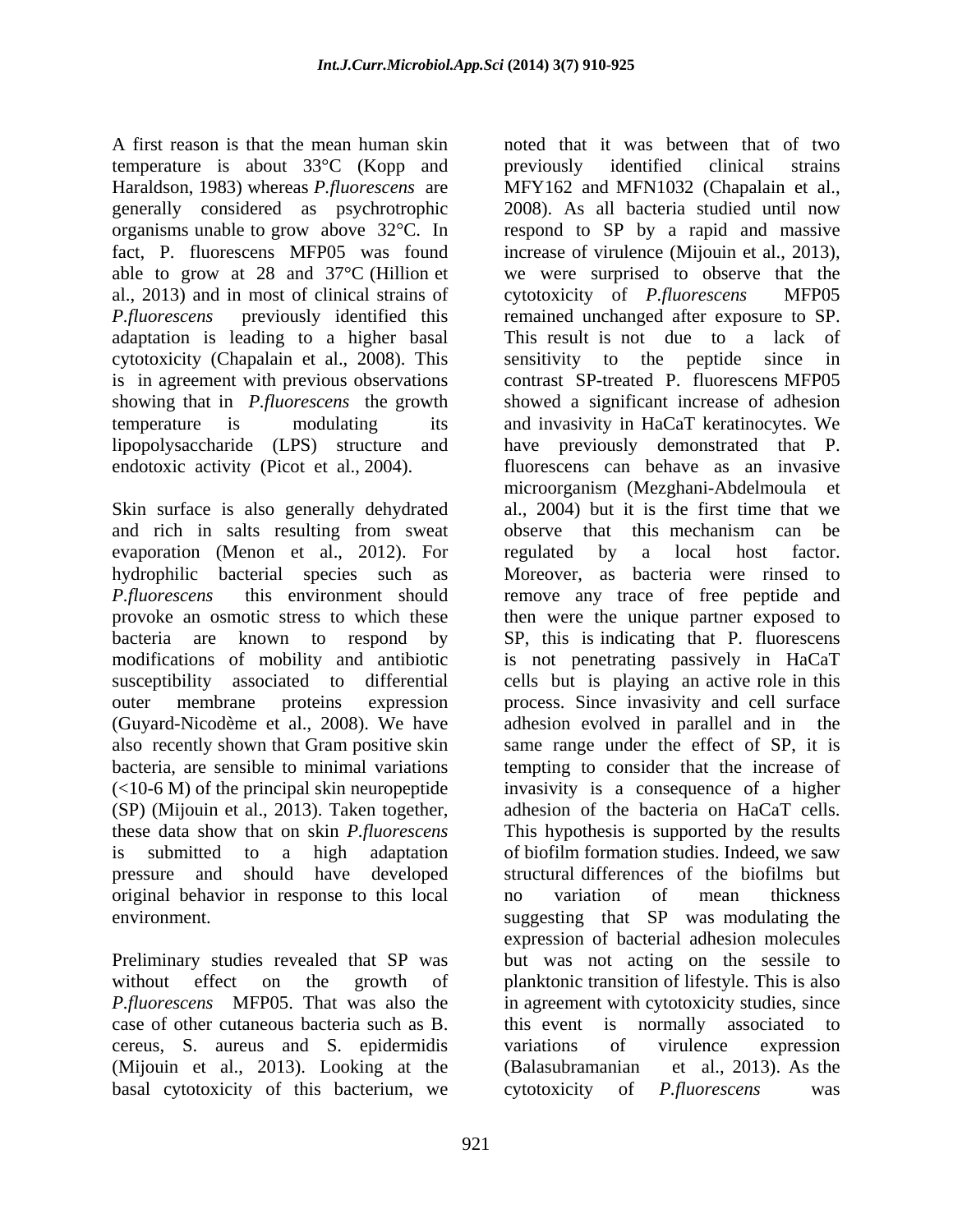affecting its LPS structure but had probably treated bacteria showed a marked proteins (Newell et al., 2009). However, as  $Caco2/TC7$  enterocytes using the

Concerning the mechanism of action of SP on P. fluorescens, the total absence of effect (Mijouin et al., 2013). Pseudomonas also express an Ef-Tu analogue and it is HBD2 induced a decrease in MFP05 the hypothesis of the existence of common pleiotropic bacterial sensors in

weakly affected by antimicrobial peptides MFP05 being only marginally modified by<br>the highest concentrations of LL37 and<br>combination of this peptide with HBD2 formation, the responses of *P.fluorescens*  different. LL37 was without effect on generally synergistic activities (Cassone

unchanged, this is indicating that SP was not the cytotoxicity of MFP05 whereas HDB2 more subtle effects on adhesin(s), such as reduced lethality on HaCaT cells. This is porins (Rebière-Huët et al., 2002) or Lap the opposite of what was observed on the effects of SP were limited these changes psychrotrophic strain *P.fluorescens* MF37, should be very difficult to demonstrate by a spontaneous mutant of a milk strain (Madi proteomic analysis. et al., 2013). In this case, a preliminary of the reversed sequence peptide, as also cytotoxicity. However, it is clear the observed in Bacillus and Staphylococci effect of HBD2 is strain dependent, as (Mijouin et al., 2013), suggests the for instance HBD2 was without effect on existence of a common sensor system. the cytotoxic activity of the clinical The SP sensor in B. cereus was strain P. fluorescens MFN1032 (Madi et identified as the thermo unstable al., 2013). This difference was explained by ribosomal elongation factor (Ef-Tu), a the fact that clinical strains are adapted to protein that should migrate on the bacterial in the human host, their virulence being membrane in stress conditions and acquire maximal because of their adaptation to a new ubiquitous binding or sensor activities stressing environment. In the present interesting to note that in Pseudomonas cytotoxicity. It is important to note that aeruginosa, this protein was characterized unlike MF37, that was naïve in regard of as the binding site for gamma- eukaryotic cells and MFN1032, that was aminobutyric acid, a major inter-kingdom behaving as an opportunistic pathogen, communication molecule (Dagorn et al., MFP05 was collected on healthy normal 2013b). Then, the present results support skin, and was then adapted to this ecological treated bacteria showed a marked Caco2/TC7 enterocytes using the treatment of the bacteria with HDB2 was associated to a marked increase of situation, a sub-lethal concentration of HBD2 induced a decrease in niche.

Gram-positive and Gram-negative In order to be tolerated by the host microorganisms. defense mechanisms, bacteria use to As demonstrated in clinical and antigens presentation (Van der Aar et al., psychrotrophic strains (Madi et al., 2013) 2013). In the case of MFP05, this reduction the growth kinetics of P. fluorescens is of virulence also appears as an adaptation such as LL37 and HBD2. The present tolerance and should be considered as results are in agreement with these the signature of a commensal germ. The observations, the growth kinetics of absence of effect of LL37 on MFP05 the highest concentrations of LL37 and combination of this peptide with HBD2 HBD2. In terms of cytotoxicity and biofilm since we only observed a decrease of MFP05 to LL37 and HBD2 were very alone, whereas antimicrobial peptides have develop escape response by reducing mechanism aimed at improving skin cytotoxicity was confirmed by cytotoxicity equivalent to that of HBD2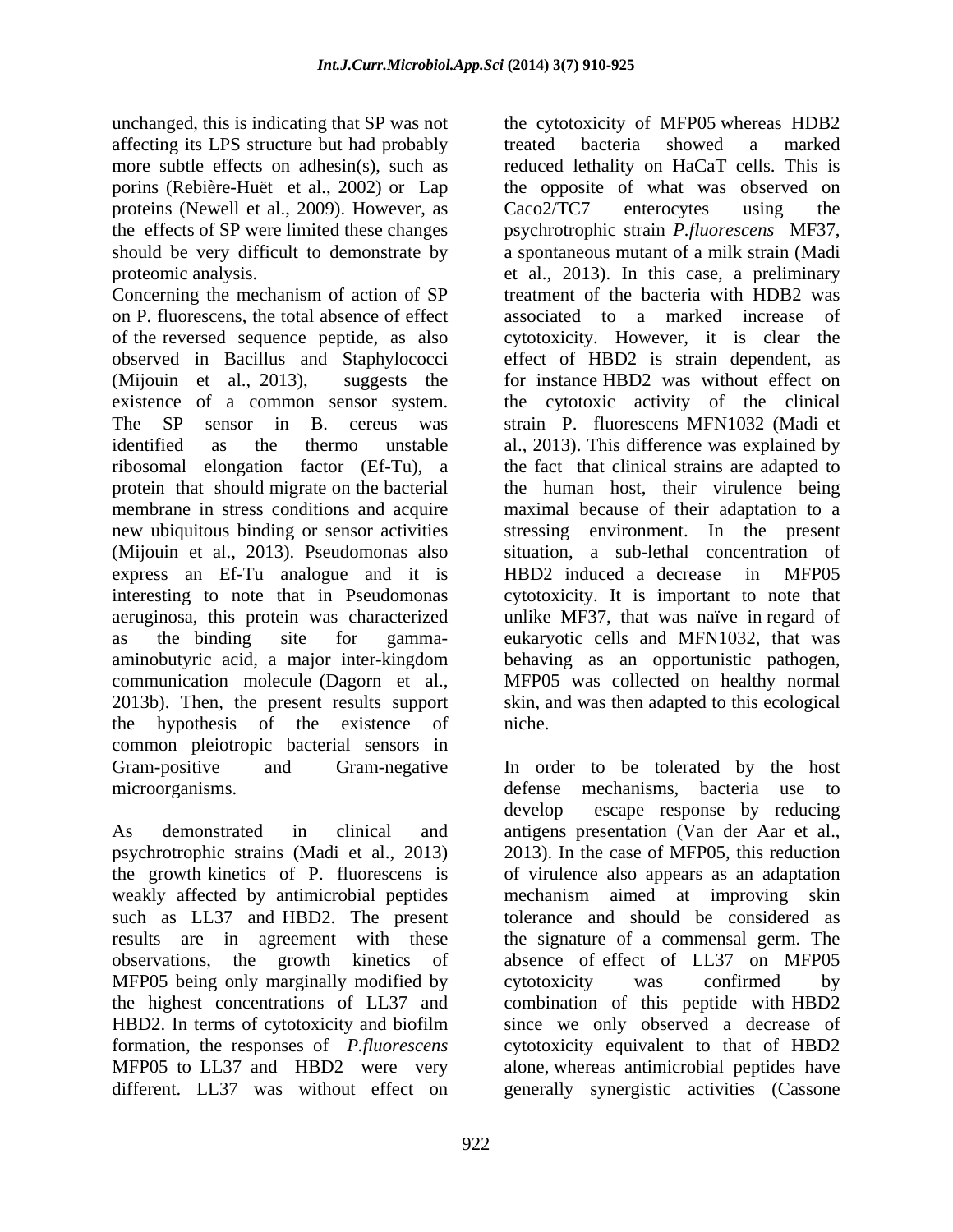and Otvos, 2010). However, it is clear that *P.fluorescens* MFP05 was also actually Balasubramanian D, Schneper L, Kumari H, detecting LL37 since this antimicrobial Mathee K. 2013. A dynamic and peptide had an important effect, even more pronounced than HDB2, on MFP05 biofilm formation activity. Unlike on P. aeruginosa where it reduced the formation of Bals R, Weiner DJ, Moscioni AD, Meegalla biofilm (Overhage et al., 2008), on P. fluorescens MFP05 LL37 was stimulating biofilm assembly. Nevertheless, this effect cathelicidin antimicrobial peptide. was transient, and not additive with that of HBD2 suggesting that, at least in Bazire A, Diab F, Jebbar M, Haras D. 2007. *P.fluorescens* and at sublethal concentrations as normally present in skin, the two antimicrobial peptides should act by The Pseudomonas aeruginosa. J Ind different mechanisms. Microbiol Biotechnol 34: 5-8.

The present report is the first one studying the effect of skin peptides on a *P.fluorescens*  human skin strain. *P.fluorescens* MFP05 appears to behave as a commensal Cassone M and Otvos L. 2010. Synergy microorganism, reducing its virulence in among antibacterial peptides and response to sublethal concentrations between peptides and small-molecule antimicrobial peptides but also capable to increase its invasive or adhesion potential Therap 8: 703–716. under the effect of a mediator of Chapalain A, Rossignol G, Lesouhaitier O, inflammation such as SP. This strain appears well adapted to the human skin microenvironment suggesting that P. 2008. Comparative study of seven fluorescens should be metabolically active fluorescent pseudomonad clinical on the skin surface. Interactions of this species with other members of the skin Chopra V, Anand S, Krein SL, Chenoweth microbiote deserve further investigations. C, Saint S. 2012. Bloodstream

This study was supported by the FUI 125:733-741. program Skin-O-Flor certified by the world's leading perfumery cosmetics IC, Torvik S, Silverman MN, Phillips network Cosmetic Valley and financed by the French Government (DGCIS), Group. 2008. Elevated neuroimmune European Union (FEDER), Department of Eure et Loir and the Regions Centre

- Mathee K. 2013. A dynamic and intricate regulatory network determines Pseudomonas aeruginosa virulence. Nucleic Acids Res 41: 1-20.
- RL, Wilson JM. 1999. Augmentation of innate host defense by expression of a cathelicidin antimicrobial peptide. Infection immun 67: 6084-6089
- Influence of high salinity on biofilm formation and benzoate assimilation by Pseudomonas aeruginosa. J Ind
- Brogden KA. 2005. Antimicrobial peptides: pore formers or metabolic inhibitors in bacteria? Nat Rev Microbiol 3: 238- 250.
- among antibacterial peptides and antibiotics. Exp Rev Anti-Infective Therap  $8: 703 - 716$ .
- Merieau A, Gruffaz C, Guerillon J, Meyer M-J, Orange N, Feuilloley MGJ. fluorescent pseudomonad clinical isolates. Can J Microbiol 54: 19-27.
- **Acknowledgements**  peripherally inserted central catheters: C, Saint S. 2012. Bloodstream infection, venous thrombosis, and reappraising the evidence. Am J Med 125: 733-741.
- and Haute-Normandie. major depressive disorder in remission: **References**  Cizza G, Marques AH, Eskandari F, Christie TM, Sternberg EM: POWER Study biomarkers in sweat patches and plasma of premenopausal women with the POWER study. Biol Psychiatry 64: 907-911.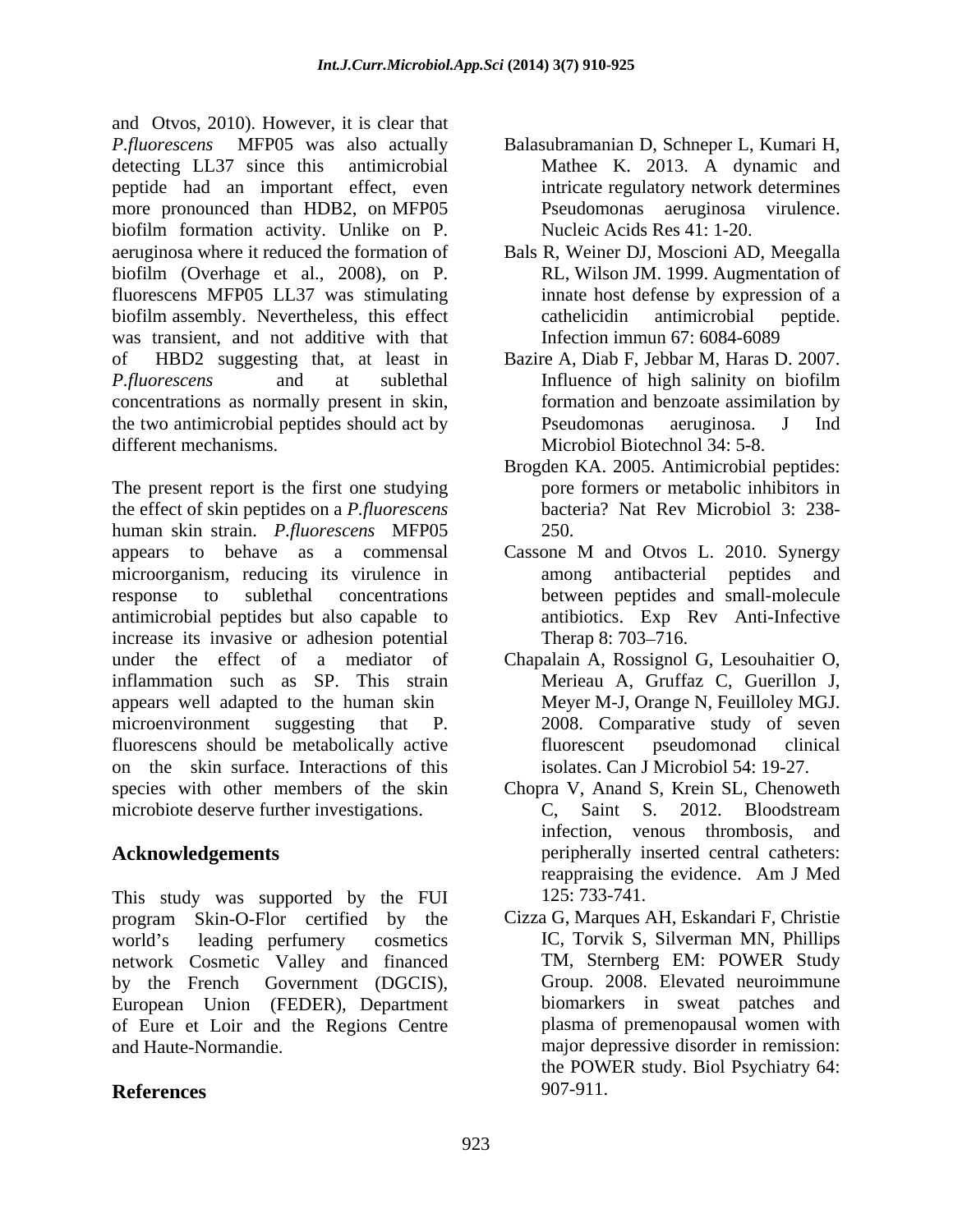- Costello EK, Lauber CL, Hamady M, Fierer
- Dagorn A, Chapalain A, Mijouin L, Hillion M, Duclairoir Poc C, Chevalier S,
- Orange N, Feuilloley MGJ. 2013a. Effect of
- Dagorn A, Hillion M, Chapalain A, Gamma-aminobutyric acid acts as a
- Gao Z, Tseng C, Pei Z, Blaser MJ. 2007.
- Gibb AP, Martin KM, Davidson GA, transfusion. Lancet 340: 1222-1223.
- 
- Guyard-Nicodème M, Bazire A, Hémery G, Meylheuc T, Mollé D, Orange N, Fito195. *Pseudomonas fluorescens* MF37 in
- Hancock REW and Scott MG. 2000. The stratum corneum. Int J Pharm 435: 3-9.

8856-8861.

- N, Gordon JI, Knight R. 2009. Hansen CJ, Burnell KK, Brogden KA. 2006. Bacterial community variation in Antimicrobial activity of Substance P human body habitats across space and and Neuropeptide Y against laboratory time. Science 326: 1694-1697. The strains of bacteria and oral strains of bacteria and oral microorganisms. J Neuroimmunol 177: 215-218.
- Taupin L, Hillion M, Mijouin L, Jaouen T, Barreau M, GABA, a bacterial metabolite, on Chevalier S, Feuilloley M. 2013. *Pseudomonas fluorescens* surface Comparative study of normal and properties and cytotoxicity. Int J Mol Sci 14: 12186-12204. populations. MicrobiologyOpen 2: 953- Meunier P, Lefeuvre L, Lati E, sensitive skin aerobic bacterial 961.
- Lesouhaitier O, Duclairoir-Poc C, Kopp S and Haraldson T. 1983. Normal Vieillard J, Chevalier S, Taupin L, Le variation in skin surface temperature Derf F, Feuilloley MGJ. 2013b. over the temporomandibular joint and specific virulence regulator in 308-311. masseter muscle. Scand J Dent Res 91: 308-311.
- Pseudomonas aeruginosa. Lai Y and Gallo R L. 2009. AMPed up Microbiology 159: 339-351. immunity: how antimicrobial peptides Molecular analysis of human forearm Trends Immunol 30: 131–141. have multiple roles in immune defence. Trends Immunol 30: 131–141.
- superficial skin bacterial biota. Proc Lesouhaitier O, Veron W, Chapalain A, Nat Acad Sci USA 104: 2927 2932. Madi A, Blier A-S, Dagorn A, Connil Walker B, Murphy WG. 1992. MGJ. 2009. Gram-negative bacterial Bacterial growth in Blood for N, Chevalier S, Orange N, Feuilloley sensors for eukaryotic signal molecules. Sensor 9: 6967-6990.
- Grice EA, Kong HH, Renaud G, Young AC, Madi A, El-Nabhani Z, Leneveu C, Bouffard GG, Blakesley RW, Feuilloley M, Connil N. 2013. Human Wolfsberg TG, Turner ML, Segre JA.  $\Box$ -defensin-2 mediating *Pseudomonas* 2008. A diversity profile of the human *fluorescens* and intestinal epithelial skin microbiota. Genome Res 18: 1043- 1050. **1050** induction to bacterial virulence Feuilloley M, Connil N. 2013. Human  $\square$ -defensin-2 mediating *Pseudomonas* cells crosstalk: From cellular pathways induction to bacterial virulence modulation. Arch Microbiol 195: 189- 195.
	- Boncompte L, Feuilloley M, Haras D, Marek-Kozaczuk M, Rogalski J, Skorupska Dufour A, Chevalier S. 2008. Outer A. 2005. The nadA gene of membrane modifications of *Pseudomonas fluorescens* PGPR strain A. 2005. The nadA gene of *Pseudomonas fluorescens* PGPR strain 267.1. Curr Microbiol 51: 122-126.
	- response to hyperosmolarity. J Menon GK, Cleary GW, Lane ME. 2012. Proteome Res 7: 1218-1225. The structure and function of the stratum corneum. Int J Pharm 435: 3-9.
	- role of antimicrobial peptides in animal Mezghani-Abdelmoula S, Khemiri A, defenses. Proc Natl Acad Sci USA 97: Lesouhaitier O, Chevalier S, Orange N,